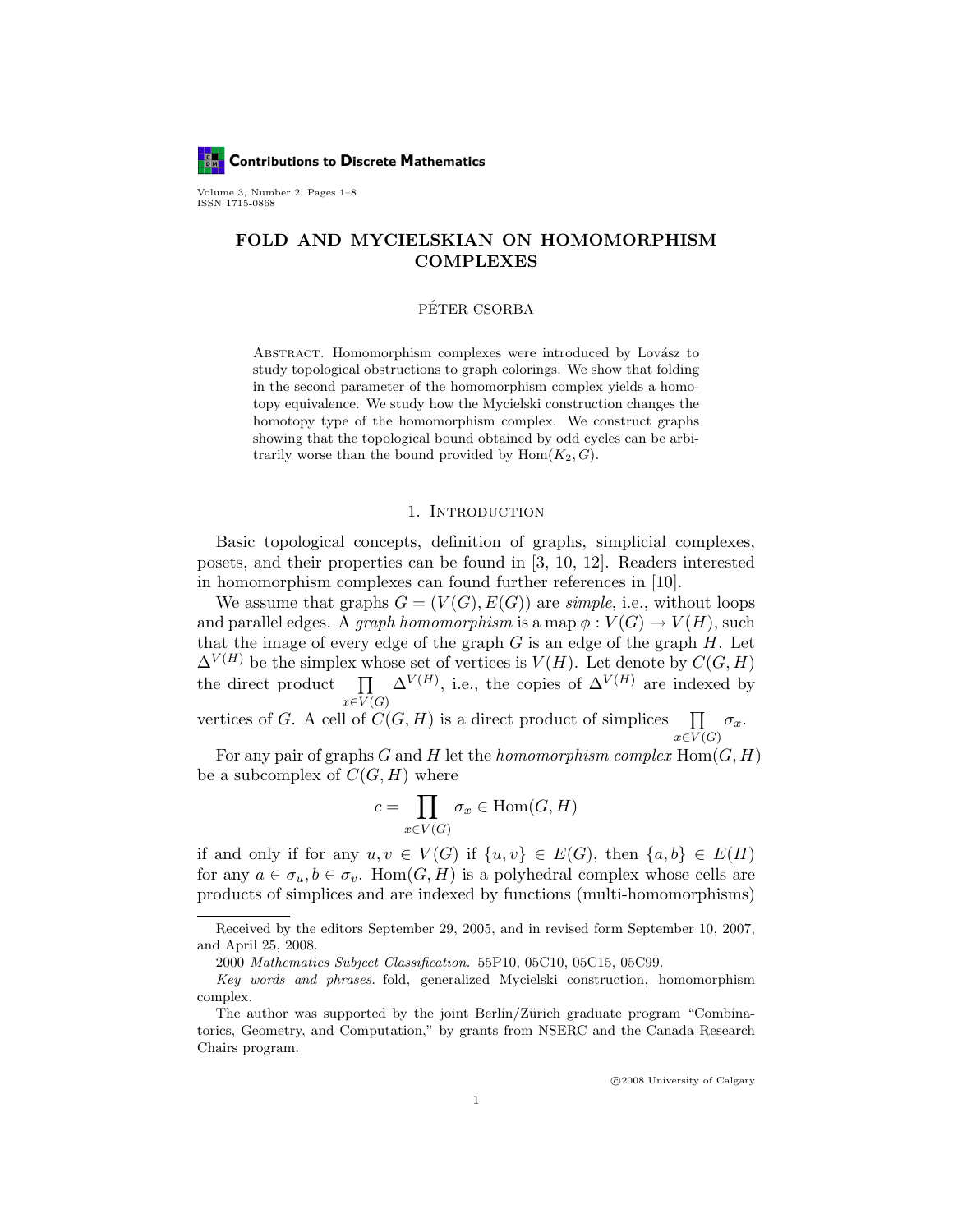$\eta: V(G) \to 2^{V(H)} \setminus {\{\varnothing\}},$  such that if  $\{i,j\} \in E(G)$ , then for every  $\tilde{i} \in \eta(i)$ and  $\tilde{j} \in \eta(j)$  it follows that  $\{\tilde{i}, \tilde{j}\} \in E(H)$ .

A  $\mathbb{Z}_2$ -space is a pair  $(X,\nu)$  where X is a topological space and  $\nu: X \to X$ , called the  $\mathbb{Z}_2$ -action, is a homeomorphism such that  $\nu^2 = \nu \circ \nu = id_X$ . The sphere  $S<sup>n</sup>$  is understood as a  $\mathbb{Z}_2$ -space with the antipodal homeomorphism  $x \mapsto -x$ . A  $\mathbb{Z}_2$ -map between  $\mathbb{Z}_2$ -spaces is a continuous map which commutes with the  $\mathbb{Z}_2$ -actions. The  $\mathbb{Z}_2$ -index of a  $\mathbb{Z}_2$ -space  $(X, \nu)$  is

 $\text{ind}(X) = \min \{ n \geq 0 \mid \text{there is a } \mathbb{Z}_2 \text{-map } X \to S^n \}.$ 

The Borsuk–Ulam Theorem can be re-stated as  $ind(S^n) = n$ . Another index-like quantity of a  $\mathbb{Z}_2$ -space, the *coindex* can be defined by

 $\text{coind}(X) = \max\left\{n \geq 0 \mid \text{there is a } \mathbb{Z}_2\text{-map } S^n \to X\right\}.$ 

Suppose that X and Y are topological spaces. Two maps  $f, g: X \to Y$ are homotopic (written  $f \simeq g$ ) if there is a map  $F: X \times [0, 1] \rightarrow Y$  such that  $F(x, 0) = f(x)$  and  $F(x, 1) = g(x)$ . X and Y are called *homotopy equivalent* if there are maps  $f: X \to Y$  and  $g: Y \to X$ , such that  $g \circ f \simeq id_X$  and  $f \circ q \simeq id_Y$ .

Similarly in the  $\mathbb{Z}_2$  world, two  $\mathbb{Z}_2$ -maps  $f, g$  are  $\mathbb{Z}_2$ -homotopic if there is a  $\mathbb{Z}_2$ -map  $F: X \times [0,1] \rightarrow Y$  such that  $F(x, 0) = f(x)$  and  $F(x, 1) = g(x)$ , where the  $\mathbb{Z}_2$ -action on  $X \times [0,1]$  is just the action of X on each slice  $X \times t$ . A  $\mathbb{Z}_2$ -map  $f: X \to Y$  is a  $\mathbb{Z}_2$ -homotopy equivalence if there exists a  $\mathbb{Z}_2$ -map  $g: Y \to X$  such that  $g \circ f$  is  $\mathbb{Z}_2$ -homotopic to  $\mathrm{id}_X$  and  $f \circ g$  is  $\mathbb{Z}_2$ -homotopic to idy. In this case we say that X and Y are  $\mathbb{Z}_2$ -homotopy equivalent. A general reference for group actions,  $\mathbb{Z}_2$ -spaces and related concepts and facts is the textbook of Bredon [4].

We will use the following Quillen-type Lemma. This version which turned out to be especially useful for dealing with homomorphism complexes was proven by Babson and Kozlov [1, Proposition 3.2].

**Lemma 1.1.** Let  $\phi: P \to Q$  be a map of finite posets. If  $\phi$  satisfies

- (A)  $\Delta(\phi^{-1}(q))$  is contractible, for every  $q \in Q$ , and
- (B) for every  $p \in P$  and  $q \in Q$  with  $\phi(p) \geq q$  the poset  $\phi^{-1}(q) \cap P_{\leq p}$  has a maximal element,

then  $\phi$  is a homotopy equivalence.

In Section 2 we will show that folding in the second parameter of the homomorphism complex yields a homotopy equivalence. In Section 3 we study how the generalized Mycielski construction changes the homotopy type of the homomorphism complex. As an application we show that the topological lower bound provided by odd cycles can be arbitrarily worse than the bound using  $\text{Hom}(K_2, G)$ .

## 2. Folding

We will denote for a graph G the neighbors of  $v \in V(G)$  by  $N(v)$ ; in other words,  $N(v) := \{u \in G \mid \{u, v\} \in E(G)\}.$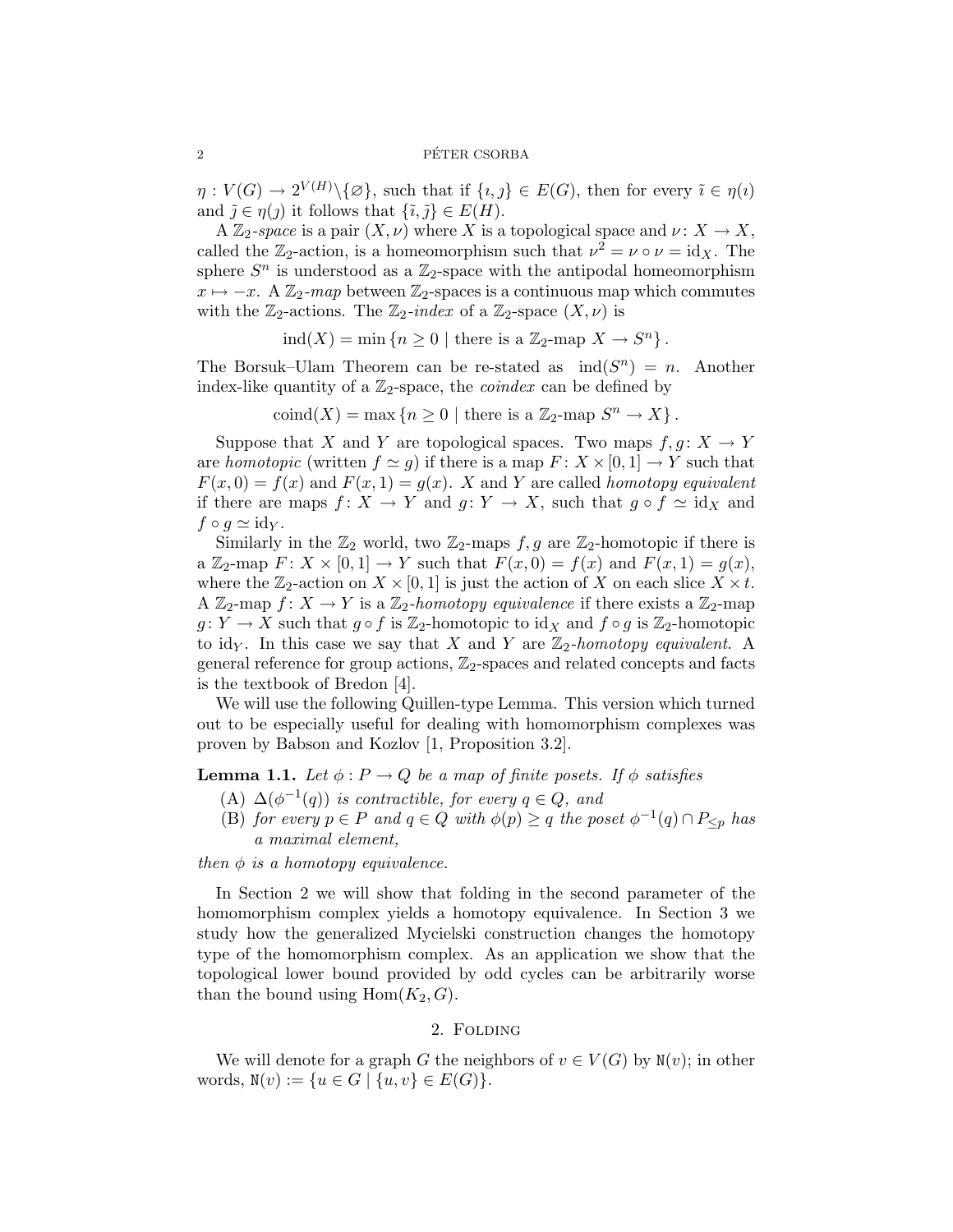**Definition 2.1.**  $G - v$  is called a fold of a graph G if there exist  $u \in V(G)$ ,  $u \neq v$  such that  $N(u) \supseteq N(v)$ .

It was proven in [1, Proposition 5.1] that fold in the first parameter of the homomorphism complex yields a homotopy equivalence. It was noticed in [7, Lemma 3.1] that one can fold in the second parameter if the deleted vertex is an identical twin. Now we will show that the fold in the second parameter is a homotopy equivalence in general. This was generalized by Kozlov [9] into simple homotopy equivalence. Note that our proof works for graphs with loops as well.

**Theorem 2.2.** Let G and H be graphs and  $u, v \in V(H)$  such that  $N(u) \supseteq$  $\mathbb{N}(v)$ . Also, let  $i : H - v \hookrightarrow H$  be the inclusion and  $\omega : H \to H - v$  the unique graph homomorphism which maps v to u and fixes other vertices. Then, these two maps induce homotopy equivalences

$$
i_H: \text{Hom}(G, H - v) \to \text{Hom}(G, H) \text{ and}
$$
  

$$
\omega_H: \text{Hom}(G, H) \to \text{Hom}(G, H - v),
$$

respectively.

*Proof.* We will show that  $\omega_H$  satisfies the conditions (A) and (B) of Lemma 1.1. Unfolding the definitions, we see that for a cell  $\tau$  of Hom $(G, H)$ ,  $\tau$ :  $V(G) \to 2^{V(H)} \setminus {\{\varnothing\}},$  we have

$$
\omega_H(\tau)(x) = \begin{cases} \tau(x) & \text{if } v \notin \tau(x), \\ (\tau(x) \cup \{u\}) \setminus \{v\} & \text{otherwise.} \end{cases}
$$

Let  $\eta$  be a cell of  $\text{Hom}(G, H - v)$ ,  $\eta: V(G) \to 2^{V(H)\setminus \{v\}} \setminus \{\varnothing\}$ . Then  $\omega_H^{-1}(\eta)$ is a set of all  $\eta'$  such that, for all  $x \in V(G)$ ,

- (1)  $\eta'(x) = \eta(x)$ , if  $u \notin \eta(x)$ ; or
- (2) if  $u \in \eta(x)$  then (at least theoretically) we have the following possibilities:
	- (a)  $\eta'(x) = \eta(x)$ ,
	- (b)  $\eta'(x) = \eta(x) \setminus \{u\} \cup \{v\},\$ (c)  $\eta'(x) = \eta(x) \cup \{v\}.$

Because of the condition  $N(u) \supseteq N(v)$ , not all  $\eta'$  satisfying conditions (2)(b) and  $(2)(c)$  have to belong to  $Hom(G, H)$ . Note that if H is simple,  $u \in \eta(x)$ and  $(x, y) \in E(G)$  then  $u \notin \eta(y)$ . But this is not true in general. This means that for any x it depends not only on  $N(v)$  that we can use conditions  $(2)(b)$  and  $(2)(c)$  to get  $\eta' \in \text{Hom}(G, H)$ . It depends on the choices of  $\eta'(y)$ at the neighbors of  $x$ .

The map  $\varphi: \omega_H^{-1}(\eta) \to \omega_H^{-1}(\eta)$  is defined by

$$
\varphi(\zeta)(x) = \begin{cases} \zeta(x) & \text{if } u \in \zeta(x), \\ \zeta(x) & \text{if } u, v \notin \zeta(x), \\ \zeta(x) \cup \{u\} & \text{if } u \notin \eta(x) \text{ and } v \in \eta(x), \end{cases}
$$

for all  $x \in V(G)$ . We show that  $\varphi$  is a homotopy equivalence by using Lemma 1.1.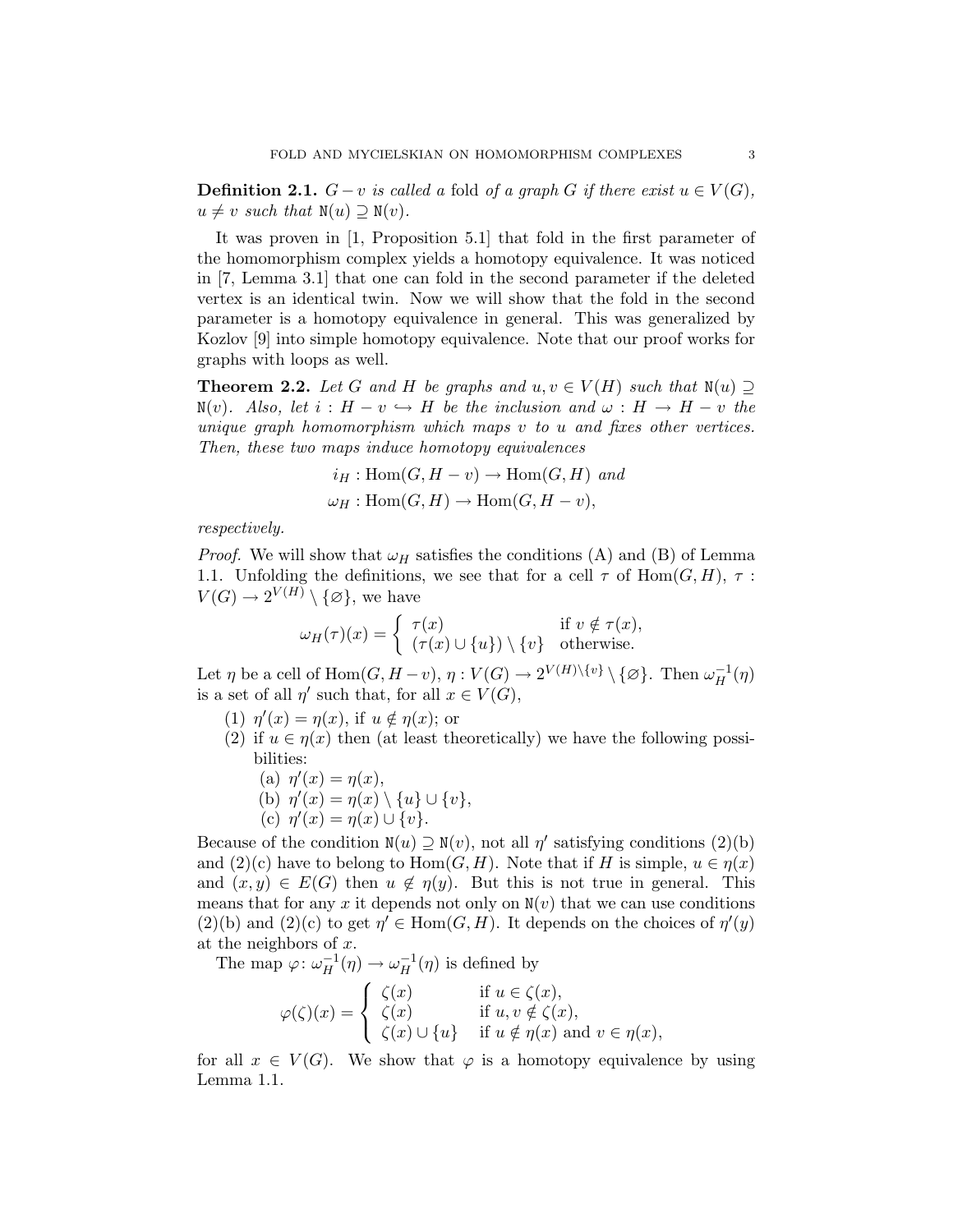### 4 PETER CSORBA ´

 $\varphi^{-1}(\zeta)$  is clearly a cone with apex  $\zeta$  (it is the maximal element) so it is contractible and condition (A) satisfied for  $\varphi$ . Take now any

$$
\tau \in \varphi^{-1}\left(\left(\omega_H^{-1}(\eta)\right)_{\geq \zeta}\right).
$$

The maximal element  $\xi$  of the set  $\varphi^{-1}(\zeta) \cap (\omega_H^{-1}(\eta))_{\leq \tau}$  is  $\zeta$ .

Since  $\varphi$  satisfies conditions (A) and (B) it is a homotopy equivalence. The image of  $\varphi$  is a cone with apex  $\eta$  so contractible and condition (A) is satisfied for  $\omega_H$ . Take now any  $\tau \in \omega_H^{-1}(\text{Hom}(G, H - v)_{\geq \eta})$ . The maximal element  $\xi$  of the set  $\omega_H^{-1}(\eta) \cap (\text{Hom}(G,H))_{\leq \tau}$  is

$$
\xi(x) = \begin{cases} \eta(x) & \text{if } u \notin \eta(x), \\ \tau(x) \cap (\eta(x) \cup \{u\}) & \text{otherwise.} \end{cases}
$$

Since it satisfies conditions (A) and (B), we conclude that  $sd(\omega_H)$  and hence also  $\omega_H$  are homotopy equivalences.

It is left to prove that  $i_H$  is also a homotopy equivalence. It is clear that  $\omega_H \circ i_H = \mathrm{id}_{\mathrm{Hom}(G,H-v)}$ . Let  $\vartheta$  be the homotopy inverse of  $\omega_H$ . Now we have that  $i_H \circ \omega_H \simeq \vartheta \circ \omega_H \circ i_H \circ \omega_H \simeq \vartheta \circ \omega_H \simeq id_{Hom(G,H)}$ . . — П

## 3. Generalized Mycielski construction

Recall ([14] page 16) that the generalized Mycielskian  $M_r(G)$  of a graph  $G = (V, E)$  has vertex set  $\{z\} \cup (V \times \{1, 2, ..., r\})$ , z is connected to all vertices of  $V \times \{1\}$ ,  $(v, i)$  is connected to  $(u, i + 1)$  for all  $(u, v) \in E$  and  $i = 1, 2, \ldots, r - 1$ , and a copy of G sits on  $V \times \{r\}$ .

We prove the following theorem, which was predicted in [14]. In [8] only the homotopy equivalence was proven.

**Theorem 3.1.** For every graph G and every  $r \geq 1$ , the homomorphism complex Hom $(K_2, M_r(G))$  is  $\mathbb{Z}_2$ -homotopy equivalent to the suspension

$$
susp(Hom(K_2, G)).
$$

Our main tool is Bredon's theorem [4] which allows us to use standard topological combinatorics to prove  $\mathbb{Z}_2$ -homotopy equivalence (see [15] for other applications).

**Theorem 3.2** (Bredon). Suppose that  $f: X \to Y$  is a (simplicial)  $\mathbb{Z}_2$ -map of free simplicial  $\mathbb{Z}_2$ -complexes X and Y. The  $\mathbb{Z}_2$ -map  $f: X \to Y$  is a  $\mathbb{Z}_2$ homotopy equivalence if and only if it is an ordinary homotopy equivalence.

*Proof of Theorem 3.1.* We will use induction on r. For  $r = 1$  it was proven in [5]. Here we give a new proof.

BASE CASE:  $r = 1$ :

We extend the face poset of  $Hom(K_2, G)$  with two non-comparable maximal elements  $\max_1$ ,  $\max_2$  to obtain the face poset

$$
\mathcal{F}(\mathrm{susp}(\mathrm{Hom}(K_2,G))).
$$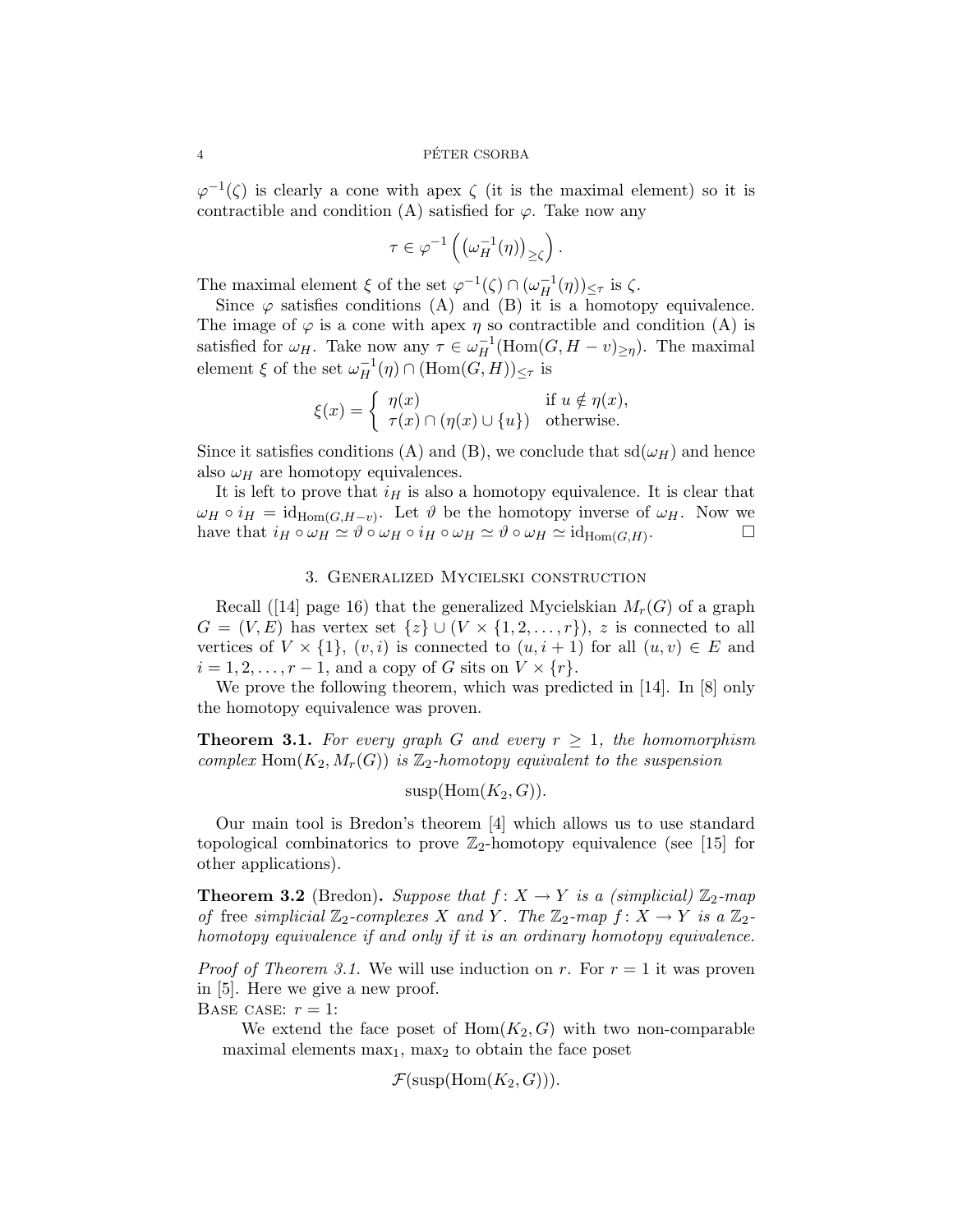We define the map

$$
f \colon P := \mathcal{F}(\text{Hom}(K_2, M_1(G))) \to \mathcal{F}(\text{susp}(\text{Hom}(K_2, G))) =: Q
$$
 by

$$
f(A, B) = (A, B),
$$
  
\n
$$
f(A \cup \{z\}, B) = \max_{1},
$$
  
\n
$$
f(z, B) = \max_{1},
$$

where  $(A, B)$  and  $(A \cup \{z\}, B)$  denote the cells, and assuming that  $z \notin$  $A, B \subseteq V$  and  $A, B \neq \emptyset$ . We can do this since a cell  $\eta$  can be identified with  $(\eta(1), \eta(2))$ , where  $V(K_2) = \{1, 2\}.$ 

Since we want a  $\mathbb{Z}_2$ -map, f is well defined. (For example  $f(B, z) =$ max<sub>2</sub>.) f is clearly monotone (simplicial), as are all maps we will introduce later. We will keep using Lemma 1.1.

 $f^{-1}(A, B)$  is just  $(A, B)$  so in this case  $(A)$  and  $(B)$  are satisfied. If  $f(p) = \max_1$  then  $f^{-1}(\max_1) \cap P_{\leq p}$  has a maximal element p. To show that  $R := f^{-1}(\max_1)$  is contractible we define  $g: R \to \text{im}(g)$  by  $g(A \cup \{z\}, B) = (z, B)$  and  $g(z, B) = (z, B)$ . g is a homotopy equivalence since  $g^{-1}(z, B)$  is a cone with apex  $(z, B)$  and let  $q = (z, B)$  and  $p = z$  $(A \cup \{z\}, B)$  such that  $g(p) \geq q \quad (B \subseteq B)$ . Now the maximal element of  $g^{-1}(q) \cap R_{\leq p}$  is  $(\tilde{A} \cup \{z\}, B)$ . Moreover  $\text{im}(g)$  is a cone with apex  $(z, V)$ . INDUCTION STEP:  $r \Rightarrow r + 1$ :

The graph homomorphism

$$
\phi\colon M_{r+1}(G)\to M_r(G)
$$

defined by  $\phi(z) = z$  and  $\phi(v \times i) = v \times \min\{i, r\}$  gives a  $\mathbb{Z}_2$ -map

$$
f \colon P := \mathcal{F}(\text{Hom}(K_2, M_{r+1}(G))) \to \mathcal{F}(\text{Hom}(K_2, M_r(G))) =: Q.
$$

We will show that  $f$  is a homotopy equivalence. If

 $(A \cup B) \cap (\{z\} \cup V \times \{1, 2, \ldots, r-1\}) \neq \emptyset,$ 

then  $|f^{-1}(A, B)| = 1$  so in Lemma 1.1 (A) and (B) are satisfied. In the case when  $(A \cup B) \subseteq V \times r$ , by slight abuse of notation, we will write  $(A \times r, B \times r)$  instead of  $(A, B)$  to show which copy of V belongs to A and B in  $M_i(G)$ . Let  $p = (\tilde{A}_1 \times r \cup \tilde{A}_2 \times (r+1), \tilde{B} \times (r+1))$  such that  $f(p) \geq (A \times r, B \times r)$ . Now the maximal element of  $f^{-1}(A \times r, B \times r) \cap P_{\leq p}$ is  $((\tilde{A}_1 \cap A) \times r \cup (\tilde{A}_2 \cap A) \times (r+1), B \times (r+1)).$  We should show that  $S := f^{-1}(A \times r, B \times r)$  is contractible as well.

We define  $g: S \to \text{im}(g)$  by  $g(A \times r, B \times r) = (A \times r, B \times r),$ 

$$
g(A_1 \times r \cup A_2 \times (r+1), B \times (r+1))
$$
  
=  $(A_1 \times r \cup A \times (r+1), B \times (r+1)),$ 

where  $A_1 \cup A_2 = A$ , and symmetrically

$$
g(A \times (r+1), B_1 \times r \cup B_2 \times (r+1))
$$
  
=  $(A \times (r+1), B_1 \times r \cup B \times (r+1)),$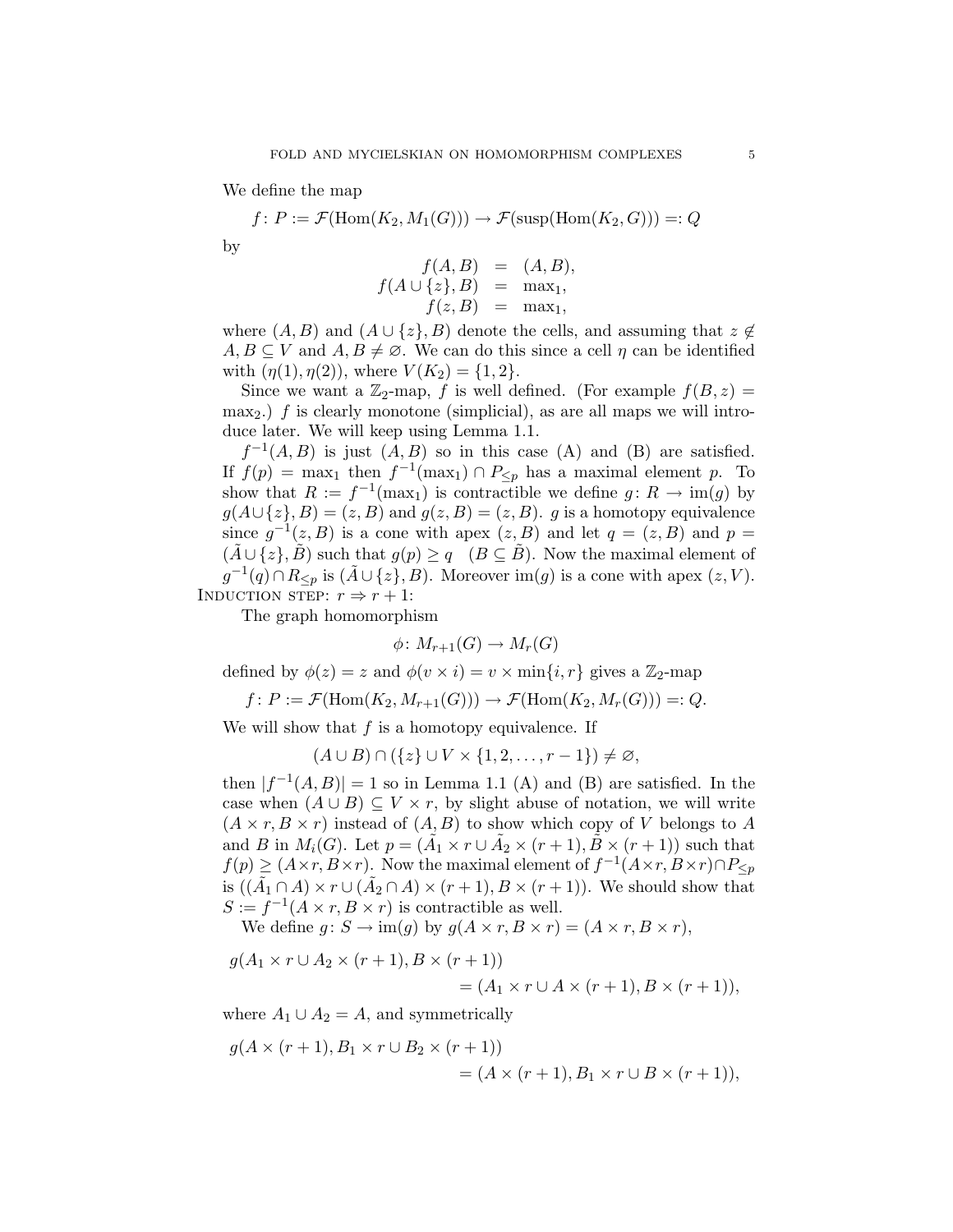## 6 PÉTER CSORBA

where  $B_1 \cup B_2 = B$ . im(g) is a cone with apex  $(A \times (r+1), B \times (r+1))$ .  $g^{-1}(q)$  is a cone with apex q. Let (without loss of generality)  $q = (A_1 \times$  $r \cup A \times (r+1), B \times (r+1)$  and  $p = (\tilde{A}_1 \times r \cup \tilde{A}_2 \times (r+1), B \times (r+1))$  such that  $f(p) \ge q$  ( $\tilde{A}_1 \supseteq A_1$ ). Now the maximal element of  $f^{-1}(q) \cap S_{\le p}$  is  $(A_1 \times r \cup A \times (r+1), B \times (r+1)).$ This completes the proof.

*Remark:* There are interesting consequences of Theorem 3.1. As  $M_1(K_n) =$  $K_{n+1}$  and Hom $(K_2, K_2)$  homeomorphic to  $S^0$  we get that  $\text{Hom}(K_2, K_n)$  is  $\mathbb{Z}_2$ -homotopy equivalent<sup>1</sup> to  $S^{n-2}$ . This together with the functoriality of the Hom construction already implies Lovász's topological lower bound for the chromatic number [1, 10, 11, 12]:

$$
\chi(G) \ge \text{ind}(\text{Hom}(K_2, G)) + 2.
$$

In general about  $Hom(H, M_r(G))$  or  $Hom(M_r(H), G)$  one cannot expect something like Theorem 3.1, as shown by the following well known or easily computable examples:

Hom(
$$
K_3, K_2
$$
) =  $\emptyset$ ,  $\text{Hom}(K_3, M_2(K_2) = C_5) = \emptyset$ ,  
\nHom( $K_3, M_1(K_2)$ )  $\cong \bigvee_{0}^{5} S^0$ ,  $\text{Hom}(K_3, M_1(K_3)) \cong \bigvee_{0}^{13} S^1$ ,  
\nHom( $K_3, M_2(K_3)$ )  $\cong \bigvee_{0}^{5} S^0$ ,  $\text{Hom}(C_5, K_2) = \emptyset$ ,  
\nHom( $C_5, M_2(K_2)$ )  $\cong \bigvee_{1}^{9} S^0$ ,  $\text{Hom}(C_5, M_1(K_2)) \cong S^1 \cup S^1$ ,  
\nHom( $C_5, M_2(C_5)$ )  $\cong \bigvee_{1}^{41} S^1$ ,  $\text{Hom}(C_5, M_1(K_3)) \cong \mathbb{RP}^3$ .

But still something can be said.

**Theorem 3.4.** If  $n \geq 3$  and  $r \geq 2$  then  $\text{Hom}(K_n, M_r(G))$  is homotopy equivalent to  $\text{Hom}(K_n, G)$ .

*Proof.* Let G be a subgraph of  $M_r(G)$  induced by the vertex set  $V \times \{r, r-1\}$ . Clearly Hom $(K_n, M_r(G))$  is the same as  $Hom(K_n, \tilde{G})$ . It is easy to see that G folds down to G. Now Theorem 2.2 completes the proof.  $\Box$ 

*Remark:* Since  $\chi(M_2(G)) = \chi(G) + 1$  we obtain graphs such that no topological lower bound using  $Hom(K_n, *)$   $(n \geq 3)$  can give sharp bound on their chromatic number. On the other hand, for these graphs  $Hom(K_2, *)$  might provide a sharp bound.

It is interesting to mention that  $\chi(M_r(G)) > \chi(G)$  does not hold in general if  $r \geq 3$ , e.g., if G is the graph from Figure 1 then  $\chi(M_3(G))$  =  $\chi(G) = 4.$ 

<sup>&</sup>lt;sup>1</sup>It is known [1] that Hom $(K_2, K_n)$  is  $\mathbb{Z}_2$ -homeomorphic to  $S^{n-2}$ .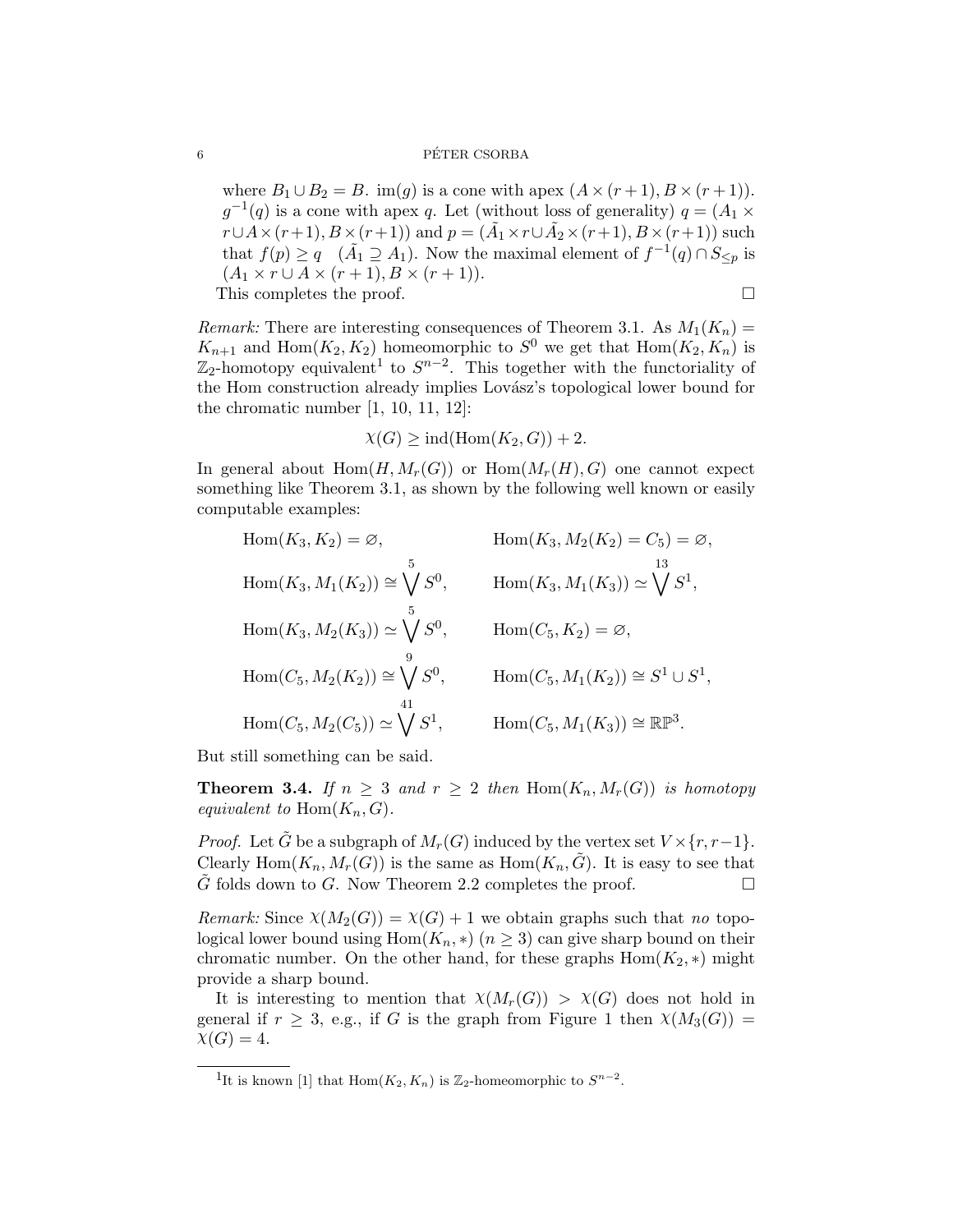In the proof of Theorem 3.4 we used basically the following observation: Hom $(K_n, G)$   $(n \geq 3)$  is homeomorphic to Hom $(K_n, G - v)$ , if there is no triangle in G containing a vertex  $v \in G$ .



FIGURE 1. A graph G such that  $\chi(M_3(G)) = \chi(G) = 4$ .

**Theorem 3.6.** If  $2n + 1 \leq 2r$  and  $r \geq 2$  then  $\text{Hom}(C_{2n+1}, M_r(G))$  is homotopy equivalent to  $\text{Hom}(C_{2n+1}, G)$ .

*Proof.* The same as the proof of Theorem 3.4, just now  $\tilde{G}$  should be a subgraph of  $M_r(G)$  induced by the vertex set  $V(M_r(G)) \setminus \{z\}.$ 

*Remark:* The condition  $2n+1 \leq 2r$  in Theorem 3.6 is the best possible since

$$
\operatorname{Hom}(C_5, K_2) = \varnothing \text{ but } \operatorname{Hom}(C_5, M_2(K_2)) \cong \bigvee^9 S^0.
$$

As we already mentioned Lovász's original bound can be stated as

$$
\chi(G) \ge \text{ind}(\text{Hom}(K_2, G)) + 2,
$$

and it is known [6] that this bound can be arbitrarily bad. Babson and Kozlov  $[2, 10]$  solved the Lovász Conjecture, and showed that

 $\chi(G) \geq \text{coind}(\text{Hom}(C_{2n+1}, G)) + 3.$ 

Surprisingly Schultz [13] discovered that these two bounds are closely related:

 $ind(Hom(K_2, G)) + 2 \geq col(d(Hom(C_{2n+1}, G)) + 3.$ 

Now the question is how big the gap can be in this last inequality.

**Theorem 3.8.** The topological bound obtained by odd cycles  $(\geq 5)$  can be arbitrarily worse than the bound provided by  $\text{Hom}(K_2, *)$ .

*Proof.* Let G be a graph such that  $Hom(K_2, G)$  is  $\mathbb{Z}_2$ -homotopy equivalent to  $S^m$ . For G we have that

$$
ind(Hom(K2, G)) + 2 \geq coil(Hom(C2n+1, G)) + 3.
$$